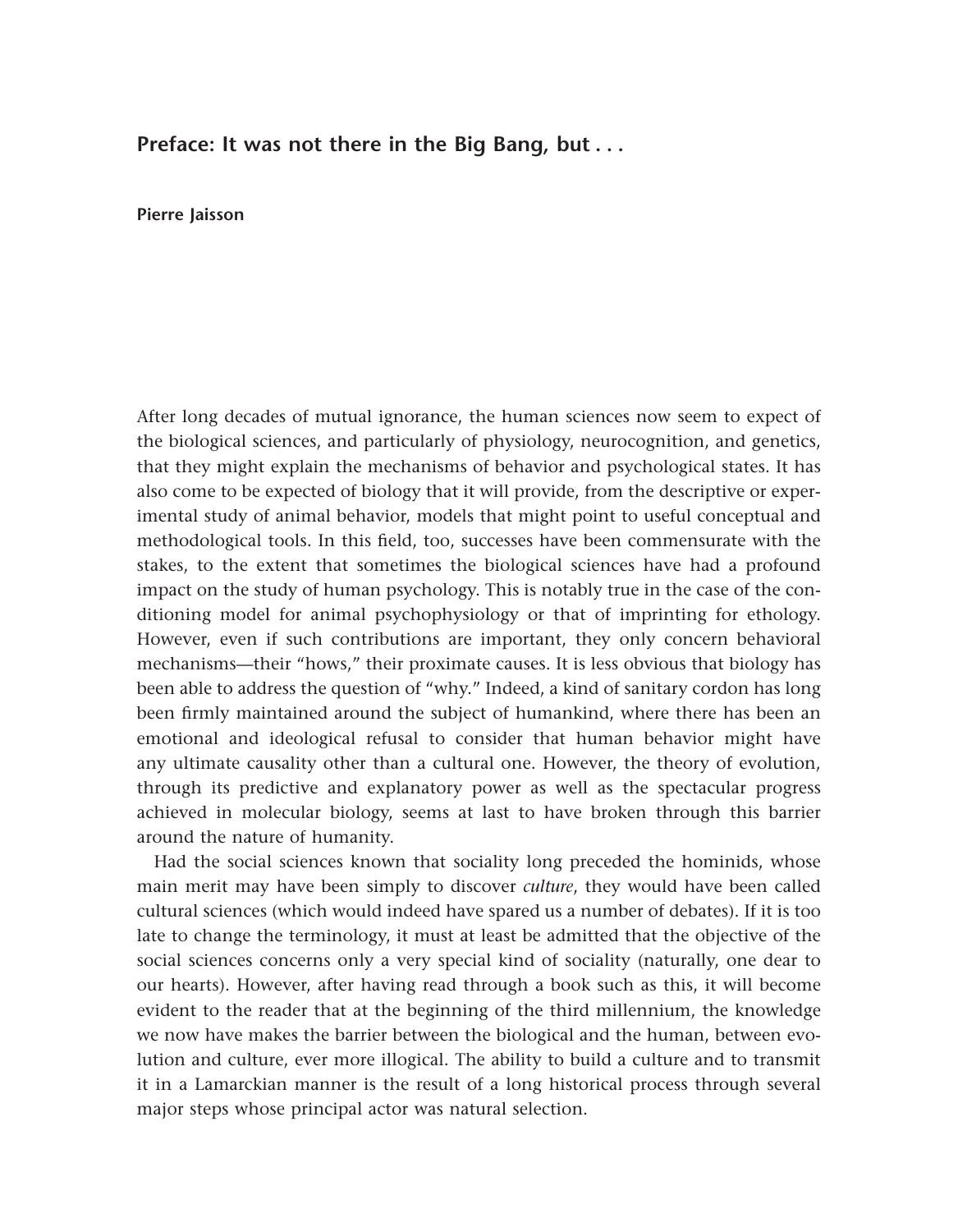**xii Pierre Jaisson**

In parallel with the interest in biological mechanisms, it has progressively become legitimate to ask why human psychology is the way it is. This in no way diminishes a proper interest in the functioning of our mental system, but rather the questioning helps us explore the evolutionary origin and the very nature of both our psychological functioning and our behavior, and thus may help us to better understand their finality, the situation of humankind in the animal kingdom, and finally, what is specifically human in our species. One can also imagine that the "why" question may provide (inter alia) some new insights into human behaviors that are deemed, by the norms of handbooks, schools, or cultures, quite pathological. Evolutionary biology is fully involved in explanations at that level also. Thus, a better understanding of the evolutionary significance of culture requires us first to know how to place it in the whole history of life on our planet.

Whereas no culture can exist without societies, nearly all animal societies *seem* to exist without culture. Sociobiology, the field that investigates the biological and evolutionary bases of social behaviors, studies hundreds of animal species which, like the human one, live in societies. Each of them shares with our own species a common ancestor that goes proportionally farther back the greater the phyletic distance between that species and ourselves. Thus, bees and humans share a common ancestor (which was neither insect nor vertebrate, and which was not social), and this common ancestor is more ancient than that which man has in common with the tyrannosaurus (certainly a reptile); it is older still than that shared by rats and humans (a more primitive mammal) and finally, even more distant from ourselves than the anthropoid primate whose heritage we share with the chimpanzee. If bees, tyrannosaurs, rats, chimpanzees, and humans are (or were) all social in their way, only the humans and the chimpanzees share a common ancestor recent enough to have been social.

As I pointed out earlier, man (let us say the genus *Homo*) did not in any way discover social life; he inherited it from an ancestor that he shares with many other primates, most likely with all monkeys. This comes down to saying that sociality is a life system that appeared independently several times during the course of evolution and considering just the five examples mentioned here, it can be stated that sociality appeared at least four times. In insects alone, sociobiologists count a minimum of fourteen independent occurrences of the phenomenon of sociality. Furthermore, not one of the ancestors common to all or part of those fourteen groups of social insects was already social. Despite everything, social life is rare in the animal kingdom. In insects, it concerns only 2 percent of the million or so species identified. In the midst of this ocean of solitary species, a rarity among rarities, human beings (the last living species of the genus *Homo*) have the unique characteristic of systematically setting up cultural societies that are sophisticated to a degree that is beyond the reach of other animals.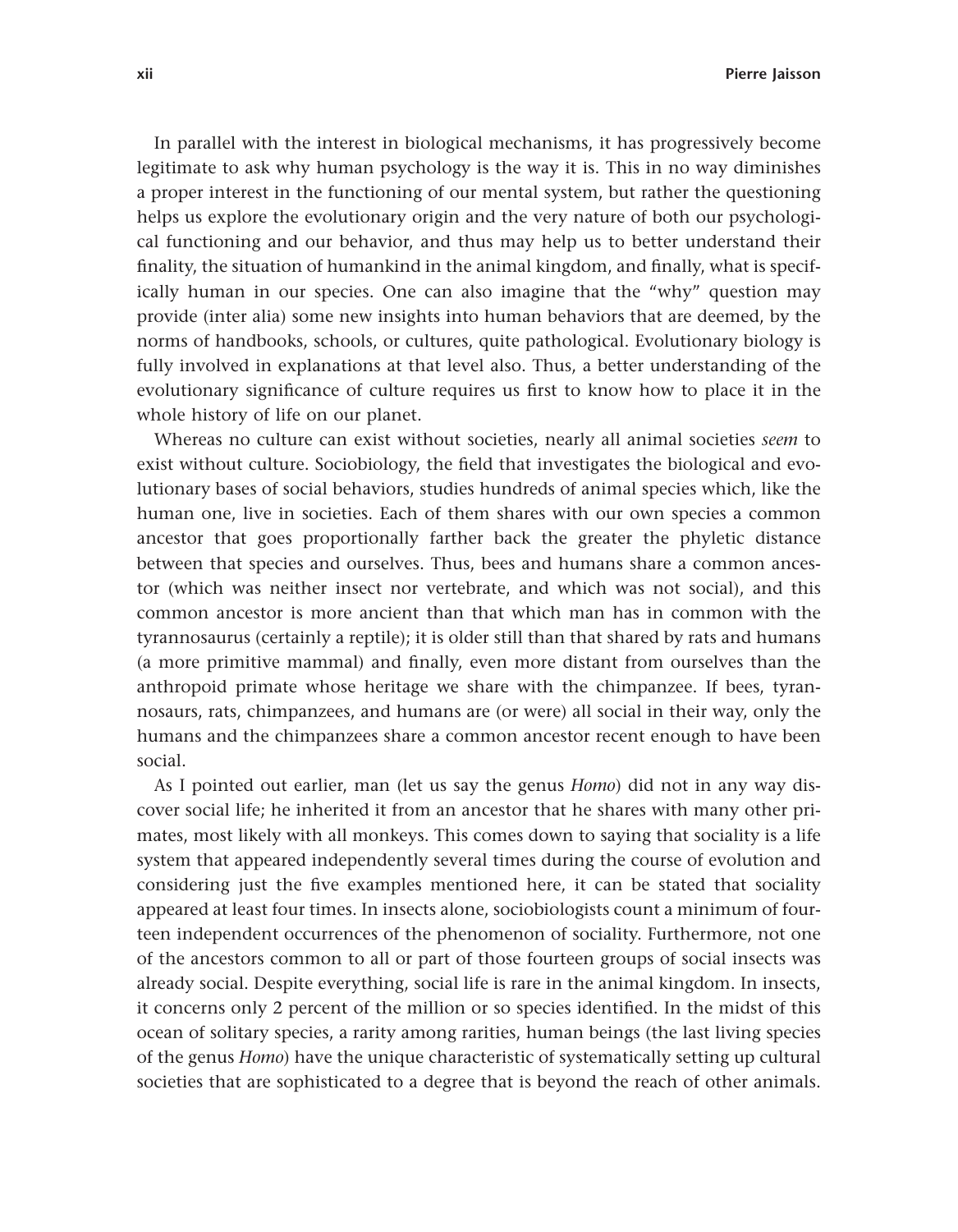**Preface xiii**

This does not mean, however, that social animals are mere automatons directly piloted by their genes.

As will be seen in this book, animal social cultures exist that are far less elaborate than those in man. In an even greater number of species, behavioral traditions can be transmitted from one generation to another by a nongenetic heredity, especially through parental behavior. These are passive transmissions, without motivation to learn or to be taught. A typical example has been described for the rat by Canadian physiologists<sup>1</sup> who demonstrated that highly manipulative mothers<sup>2</sup> induce in their offspring a lowering of stress when they are faced with an unknown environment a property that becomes transmissible from the outset to the next generation. So the young adult females that went through such an experience in their youth present, as their mothers did a strong manipulative profile. It is thus possible, through adoptions, to reverse the fate of a rat. For example, an individual that would have become a stressed adult if it had been raised by its own only weakly manipulative mother will turn into an unstressed adult rat if it has been adopted by a highly manipulative mother. Resistance to stress can thus be nongenetically transmitted from generation to generation, even if the formal mechanism itself is obviously gene dependent. The transmission of the "stressed rat" or "unstressed rat" character is of the Lamarckian type, but it may be the only feature it has in common with an authentic culture in the human sense of that term. More surprisingly, some among the more recognized primatologists are reluctant to acknowledge the existence of culture in chimpanzees on the grounds of the absence of a pedagogical motive (the motivation to transmit and to receive knowledge). Readers of this book will find sufficient information to form their own opinions on the matter.

That we should find in animals few, or even no, premises or preludes to human culture should in no way prevent us from asking whether the social (noncultural) level that lies beneath the cultural level has an influence upon the latter, perhaps in the same way as the drift of continents is influenced by the underlying magma. A reflection upon the conditions under which sociality emerges could lead to conclusions that might cast some light upon the case of the human species, suggesting perhaps that the cultural exception has built itself upon a preexisting social base, modifying it in many ways. The qualitative jumps that in evolution occurred several times (sociality) or only once (culture) inevitably correspond to genetic aptitudes or predispositions that appeared, were selected, and have been maintained over time. This does not mean that experience does not have a role to play in the elaboration of individual social behavior or, even less, that the content of culture is determined by genes!

On the other hand, however, life in a cultural society that has universal rules (mutualism, value systems, hierarchies, religions, rites, superstitions, gathering and transmission of knowledge, etc.) implies that the framework of such rules should have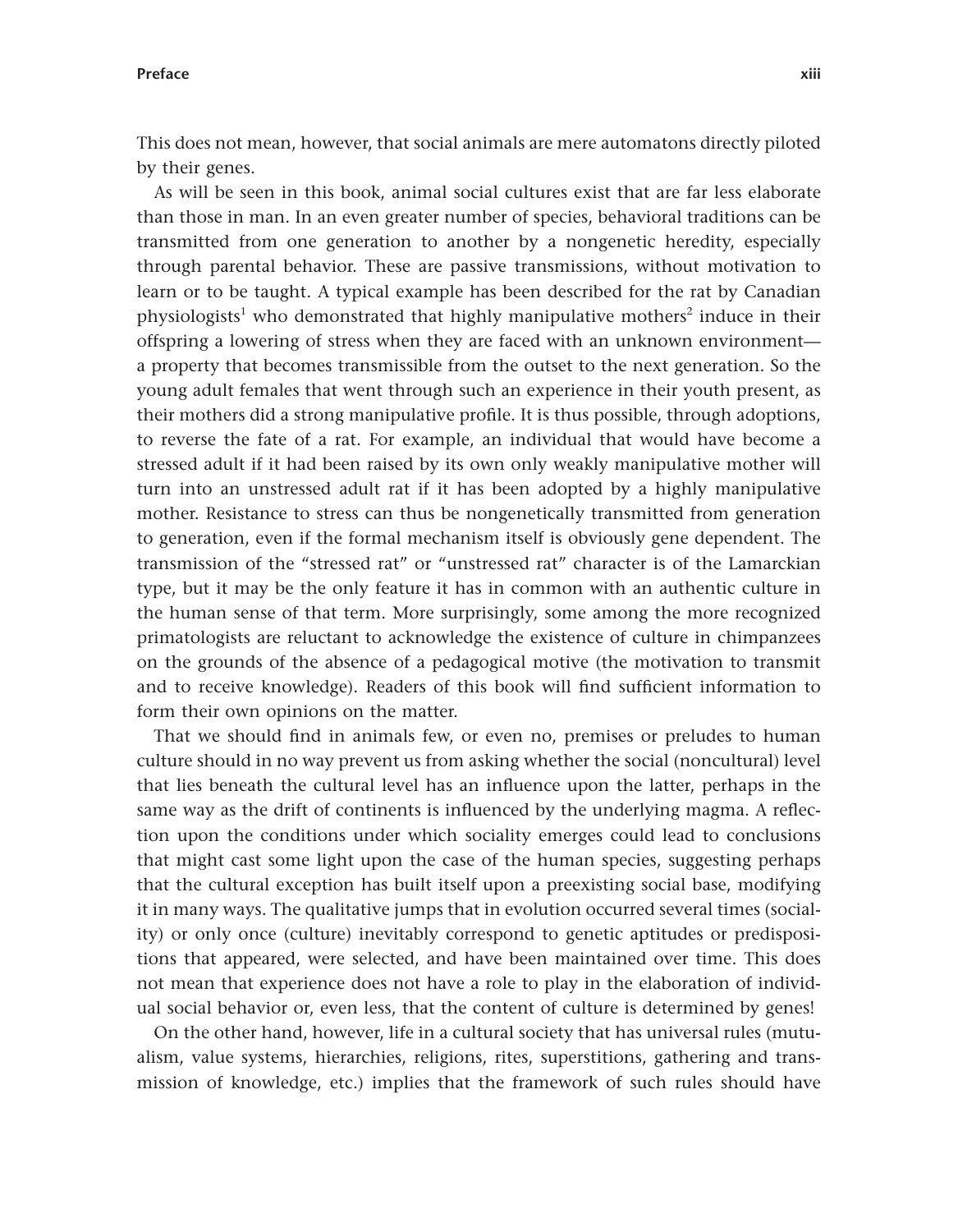appeared and been transmitted in the Darwinian manner, whereas the expression of such rules within each culture depends upon a Lamarckian transmission, that is to say, a nongenetic one. Animal sociobiology pointed out that "true" altruism, namely, altruism that is not preferentially oriented toward relatives, may only be selected and maintained when it is reciprocal.<sup>3</sup> The best strategy being to cheat rather than to avoid cheating, reciprocal altruism can occur only in particular conditions. One is the absence of cheaters because cheating is simply not in the program of the species. An example is the mutualistic supersocieties of ants in which several queens give birth to corresponding matrilines of workers who cooperate without preference for relatives.4 The "complete confidence" which apparently rules an ant society might well explain why such supersocieties have appeared independently several times within this single family of Hymenoptera. Concerning the higher vertebrates, the story must be different, because cheating is widespread. Here, the higher cognitive level suggests that cheating has rather been negatively selected because of the cost imposed by sanctions against cheaters. Besides the cognitive capacities needed to punish cheaters (the recognition and remembering of the conduct of the cheater in the previous situation and the capacity to decide to inflict a sanction), the reciprocally altruistic vertebrate may live long enough to have a chance to punish a cheater in a reversed situation. Surprisingly, the effect of life-span on the probability of reciprocal altruism being selected in a vertebrate phylum is often underestimated. Although there already exist several evolutionary explanations for religion, $5$  one may hypothesize that the widespread human belief about life after death was selected to postpone (and sometimes make endless) the time limit within which cheaters may expect to be punished. If so, this would explain why humans are highly reciprocal altruists and, possibly, why our ancestors won against other hominid competitors who did not have such an efficient mechanism for preventing cheating against one's own group. Of course, this is speculation. However, it gives an example of how evolutionary thinking may also contribute, among other things, to understanding human traits that are eminently cultural.

The discoveries of evolutionary biology applied to animal societies lead to an important observation. No species has passed directly from the solitary stage to the social. Indeed, in all cases social animals hail from ancestors who had a solitary parental life, thus a family structure both linked and limited to reproduction. Other things being equal, society is to culture what family is to society. *Family is the basic structure common to all societies*. Without it there would never have been either society or culture. This is no ideological or moral statement, but the mere observation of a zoologist. During reproduction time, many solitary species form labile family structures without attaining the level of a stable group that the social level implies. It is among these species that some animals and arthropods have sometimes crossed the Rubicon that leads to sociality. Most parental (familial) species never became, nor will ever become social;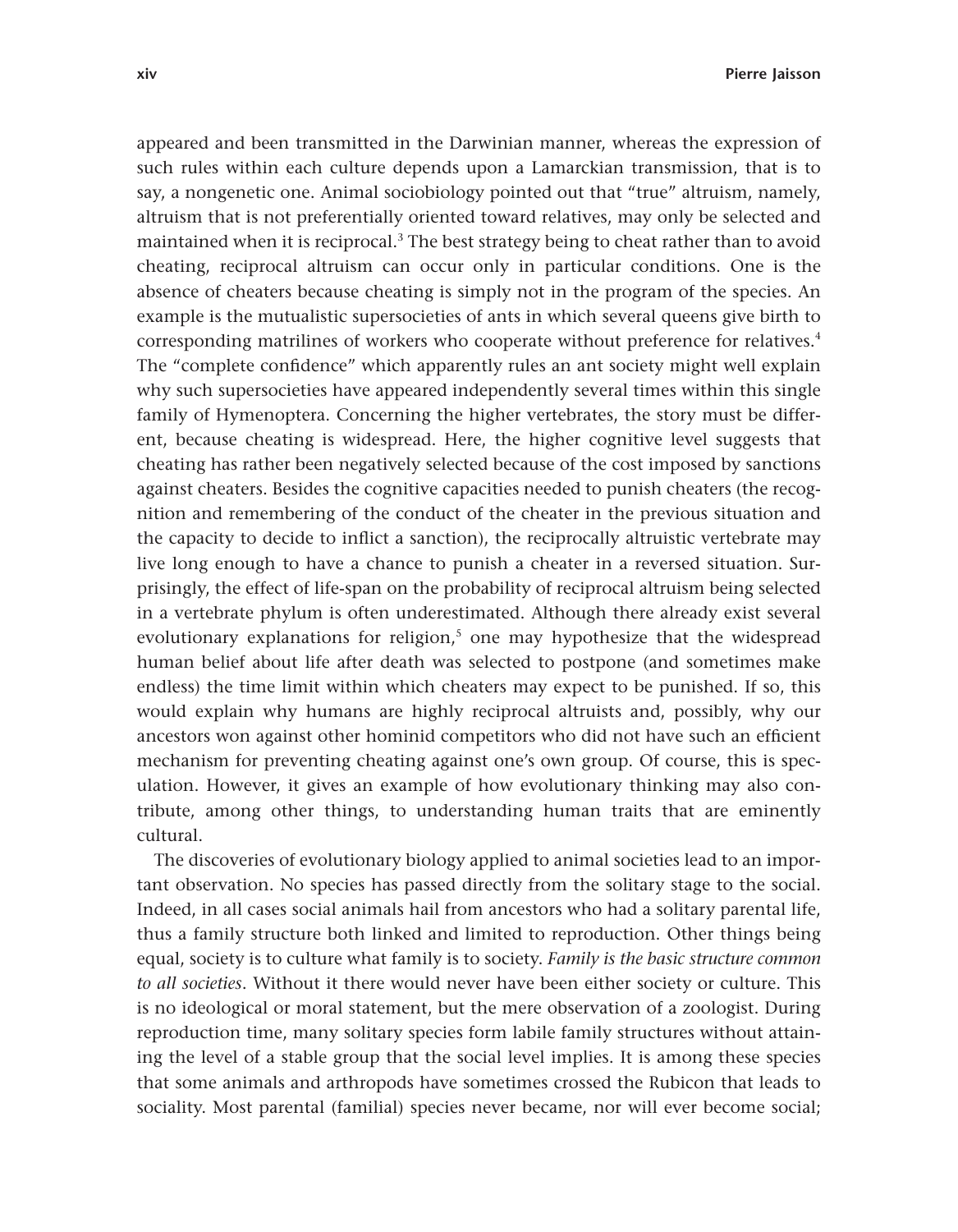**Preface xv**

like butterflies, they do not (and cannot) make up family groups. Family has always preceded society in the same manner as, with hominids, society long preceded culture. The theory of kin selection provides us with an explanation for this observation. The family brings together, in the same place and at the same time, individuals who share a large number of genes, thus considerably improving the likelihood that an altruistic act will indirectly have a genetic effect that is beneficial for its author. The evolutionist approach thus allows one to apprehend the family in the strict sense as a presocial structure that is in no way restricted to humans and that can be defined as a compulsory parental system organized between partners in reproduction and having the characteristic of gathering in time and space individuals who share a high number of genes. Society is, basically, a "superfamily" whose members maintain close ties beyond the period of reproduction. A perennial structure thus appears in the populations of a species. In the case of the human lineage, the step was made so long ago that humankind is not a good model to study if one is seeking to understand the emergence of societies. To try to understand sociality from the perspective of the human model would be rather like a botanist trying to describe the formation of a tree trunk by observing a blossom opening out at the tip of the finest twig of its branches. Better to stay at the level of the trunk itself!

Evolutionary biology is capable of explaining why social life, when it appears within a population of a species, generally gets the better of other populations of the same species that have stuck to the ancestral solitary parental formula. For understanding that, it is necessary to go back to the origins of sexuality; in other words, long before the appearance of the first family structure. Sexuality is a costly practice because of the random character of the survival of the young. However, it contains within itself a far higher adaptive advantage: that of increasing the genetic variability of descendants and thus conferring better resistance to disease. This probably justified the origin, as soon as sexuality came about, of a new evolutionary adventure: a strategy that seeks to form fewer female gametes but to endow them with better cytoplasmic reserves. Producing fewer ovules but producing them better and with a greater likelihood of success became possible provided that the production of spermatozoids was maintained at its original level, and provided that there was a correlative selection of new mechanisms that allowed them to be deposited close to the ovules. By beating the "genetic cards" at each generation, sexuality accelerated the emergence of interindividual differences, thus precipitating the rhythm of evolution and expanding biodiversity. There came a moment when, at different levels of the evolutionary tree, the improvement of the fertility rate could only progress through innovations in some domain other than that of physiological improvements, namely, behavior.

On the one hand, a set of coevolutionary processes affecting the sexual organs of higher plants and the behavior of animals (insects and certain birds or mammals) led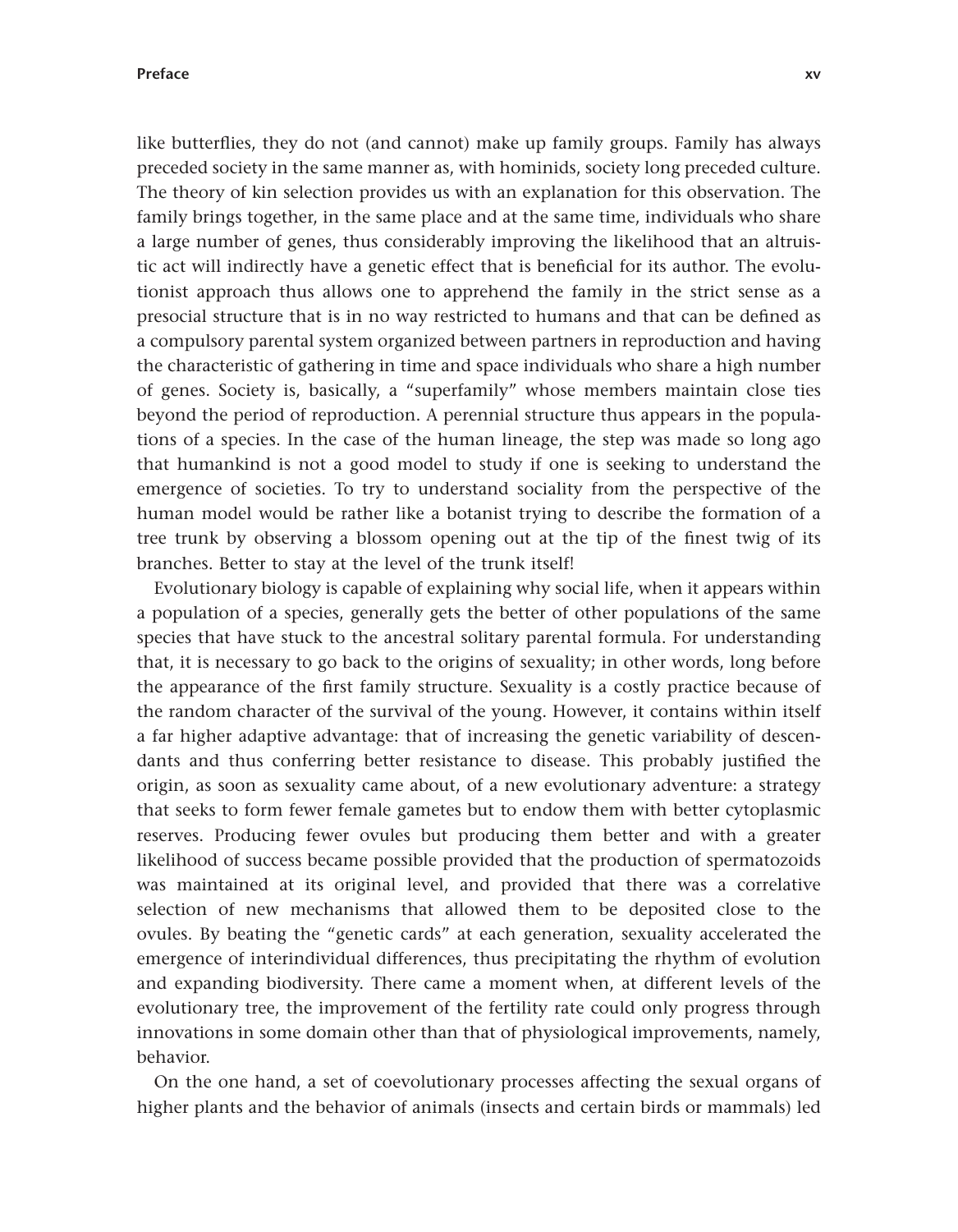to the latter becoming go-betweens in exchange for food (hence pollination). Parallel with this, animals started their own evolutionary process in which behavioral traits occupied center stage. The savings thus obtained were sometimes only slight and made no further evolutionary progress, as in the case of female butterflies which, instead of laying their eggs haphazardly in full flight, began to deposit them on the leaves of the plants on which the future caterpillars would feed. In many other groups, the result was made more spectacular through the emergence, on several occasions, of the parental strategy, and there we reach our starting point for social evolution: the family. We encounter this in fish (sea horses in which the males gather the young in an incubatory pouch); in amphibians (the male of the *Pipa* toad gathers its offspring in its dorsal pouches); in reptiles (the *Maiasaura*, meaning "good mother lizard," a large herbivorous dinosaur, would tend her brood of about fifteen young gathered in a nest 1m deep by 2m wide); in all birds; in all mammals; in some rare mites, spiders, and crustaceans; and finally in different insect taxa such as cockroaches, bees, ants, termites, and beetles. The adaptive value of the family is to be found in the fact that the offspring are protected more effectively and for a longer time and will only be left to fend for themselves much later. The investment made has a better guarantee of success and the parents disperse their genes more safely. Such is the *raison d'être* of the family, from an evolutionary point of view, of course. It is an aspect not to be neglected without forgetting that in turn the family was the starting point of the evolutionary adventure that led to sociality and then to culture.

Previously, before the family level, there were several other critical evolutionary steps that were also characterized by the pooling of entities of the previous level in a new, cooperative, emerging system. These cooperons<sup>6</sup> or major transitions<sup>7</sup> were successively the self-replicating macromolecules of life, the prokaryote cell, the eukaryote cell, the multicellular organism, the family, the societies, the societies of societies (ants and hominids), and finally culture. Each of these highly qualitative evolutionary steps emerged from one or another form of cooperation or synergy.8 Does this common trait depend on a general law of the universe? We should have the answer once we become capable of really understanding the organization of extraterrestrial life. But that's another story...

## **Notes**

1. D. Francis, J. Diorio, D. Liu, and M. J. Meaney, Nongenomic transmission across generations of maternal behavior and stress responses in the rat. *Science* 286(5) (1999).

2. These female rats display significantly more licking, grooming, and transporting behaviors toward their offspring.

3. R. Trivers, The evolution of reciprocal altruism. *Quarterly Review of Biology* 46 (1972): 35–57.